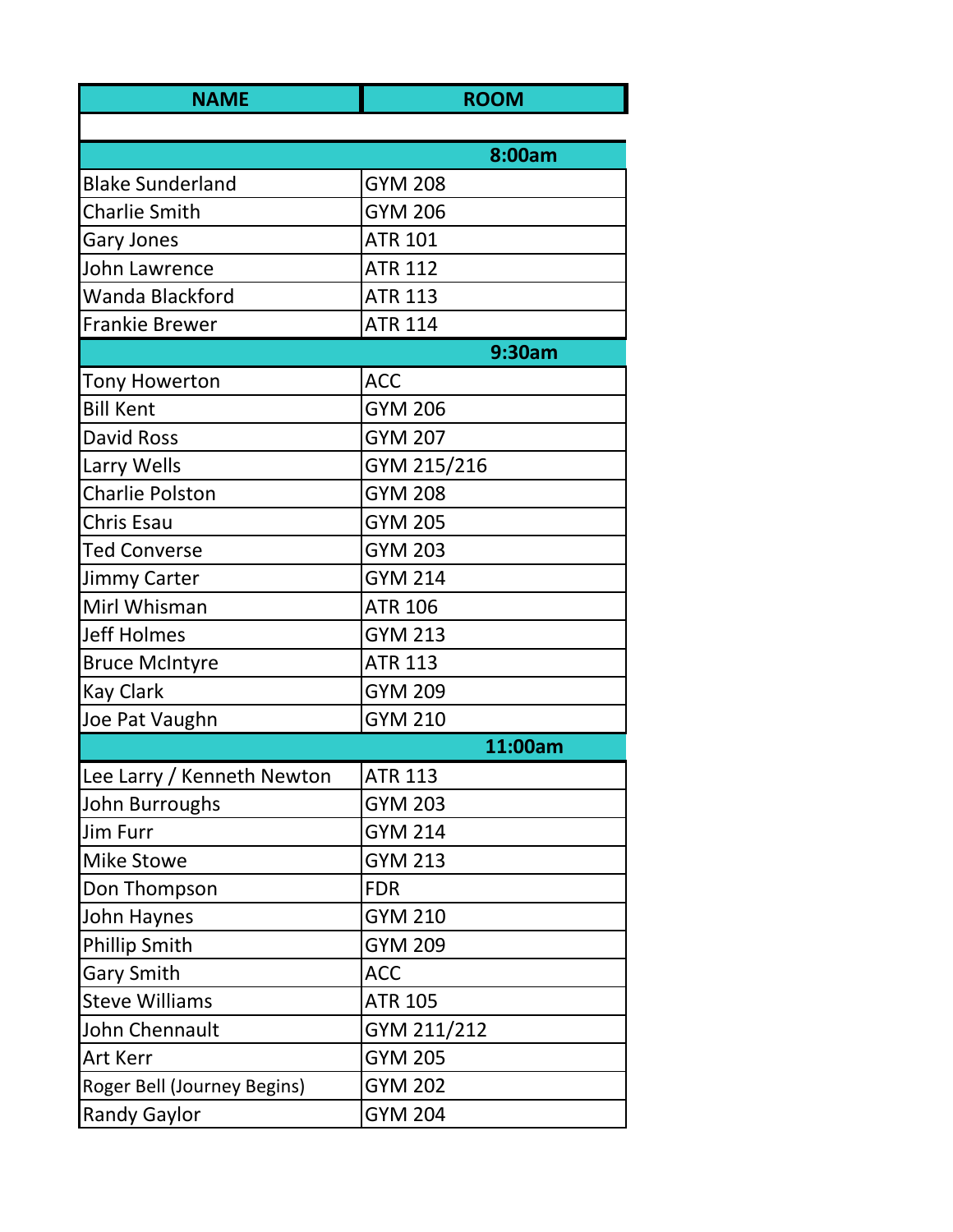| Carolyn Holder / C. Parker             | <b>JATR 114</b> |
|----------------------------------------|-----------------|
| <b>Lindsey King</b>                    | <b>GYM 209</b>  |
| Luwann Thompson                        | <b>ATR 112</b>  |
| Marty Wagoner (Journey Begins) GYM 201 |                 |
| <b>Claude Farris</b>                   | <b>ATR 101</b>  |
| Franmir Ramirez (Español)              | <b>JATR 104</b> |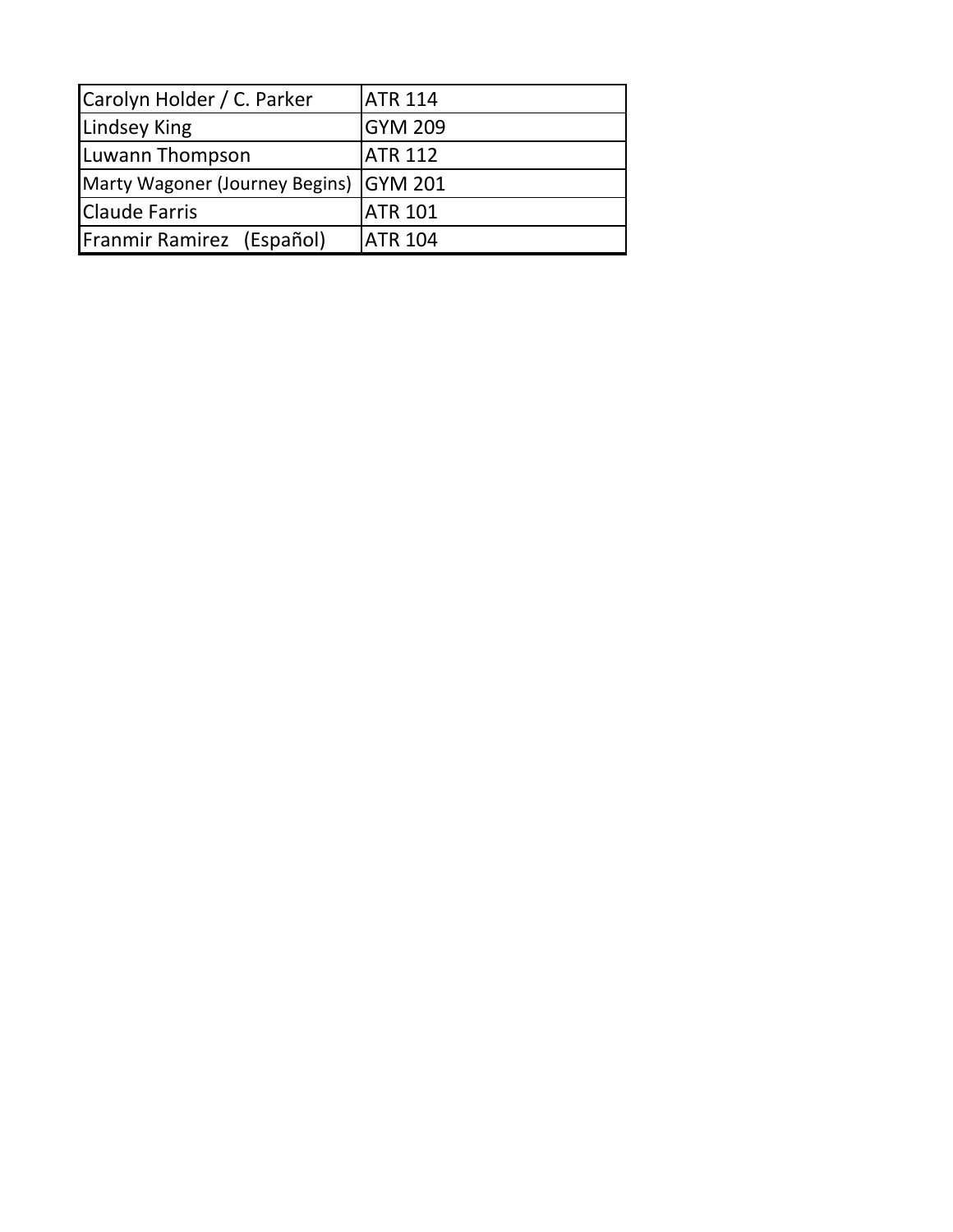## **AGE GROUPS**

| <b>Young Couples</b>    |
|-------------------------|
| Couples 40-49           |
| Couples & Singles 60+   |
| Men's Multiage          |
| Women 50+               |
| <b>Women's Multiage</b> |
|                         |
| College + Singles       |
| <b>Young Families</b>   |
| <b>Young Families</b>   |
| <b>Young Families</b>   |
| Couples 30-39           |
| Couples 30-50           |
| Couples 35-45           |
| Couples 40-60           |
| Couples 60+             |
| <b>Couples Multiage</b> |
| Men's Multiage          |
| <b>Women's Multiage</b> |
| Multiage                |
|                         |
| <b>Singles Multiage</b> |
| Couples 40-49           |
| Couples 45-59           |
| Couples 45-59           |
| Couples 55-70           |
| Couples 55-70           |
| Couples 55-70           |
| Couples 60+             |
| Couples 60+             |
| Couples 60+             |
| <b>Couples Multiage</b> |
| Men's Multiage          |
| Men's Multiage          |